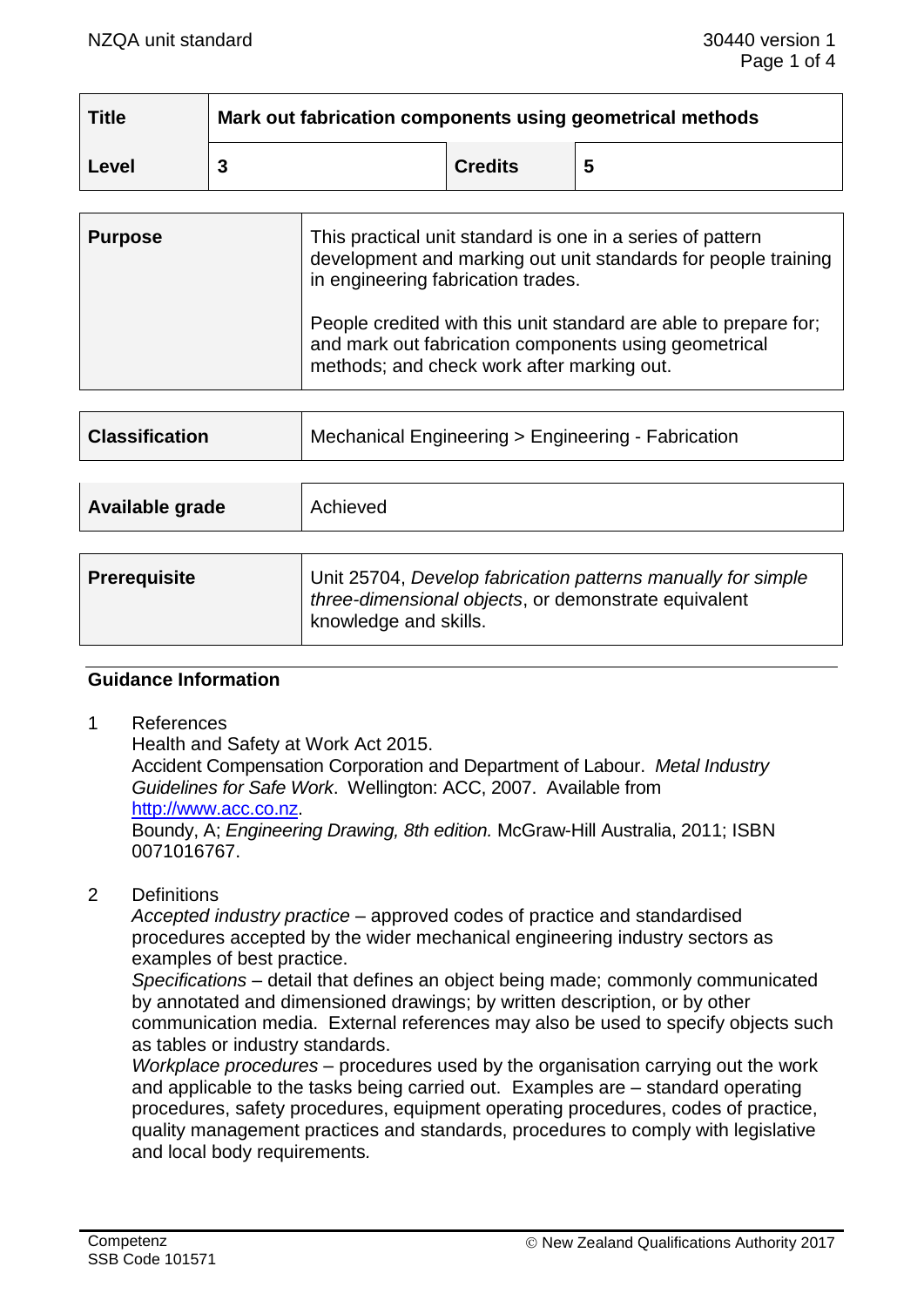3 Related unit standards

This unit standard is one of a set for fabrication shape development and marking out:

- Unit 25704, *Develop fabrication patterns manually for simple three-dimensional objects* (Level 3); typically assessed off job.
- Unit 30440, *Mark out fabrication components using geometrical methods* (Level 3); typically assessed on job.
- Unit 25705, *Develop fabrication patterns manually for complex three-dimensional objects* (Level 4); typically assessed off job.
- 4 Context

This unit standard is suitable for use in engineering contexts such as heavy and light metal fabrication, plastic fabrication; and heating, ventilation and air conditioning.

5 Materials

Examples of materials are – sheet, plate, structural sections, angles, channels, ducts, pipes, tubes.

# **Outcomes and performance criteria**

### **Outcome 1**

Prepare for marking out fabrication components using geometrical methods.

- Range six unique jobs each involving a minimum of three points from datum. A section mark out, and a simple development must be included within the six jobs. Examples of geometrical marking out jobs are:
	- component mark out pitch circle diameter (PCD), curved shapes, irregular shapes, polygons, series of holes, cut-outs such as slots and apertures;
	- development jobs parallel lines, radial lines (cones); triangulation (square to round), or intersections;
	- section marking out jobs scalloping, angle cuts, pipe intersections.

# **Performance criteria**

1.1 Work is planned in accordance with job requirements.

Range work requirements, materials, tools and equipment, work sequences, identification of potential problems.

- 1.2 Fabrication materials are selected in accordance with job requirements.
- 1.3 Measuring and marking out tools are selected, and checked in accordance with accepted industry practice.
	- Range examples are trammel points, scriber, chalk line, centre punch, straight edge, protractor, rule/tape, battens, engineer's square.
- 1.4 Datums and centre lines are determined from patterns or drawings in accordance with the specifications.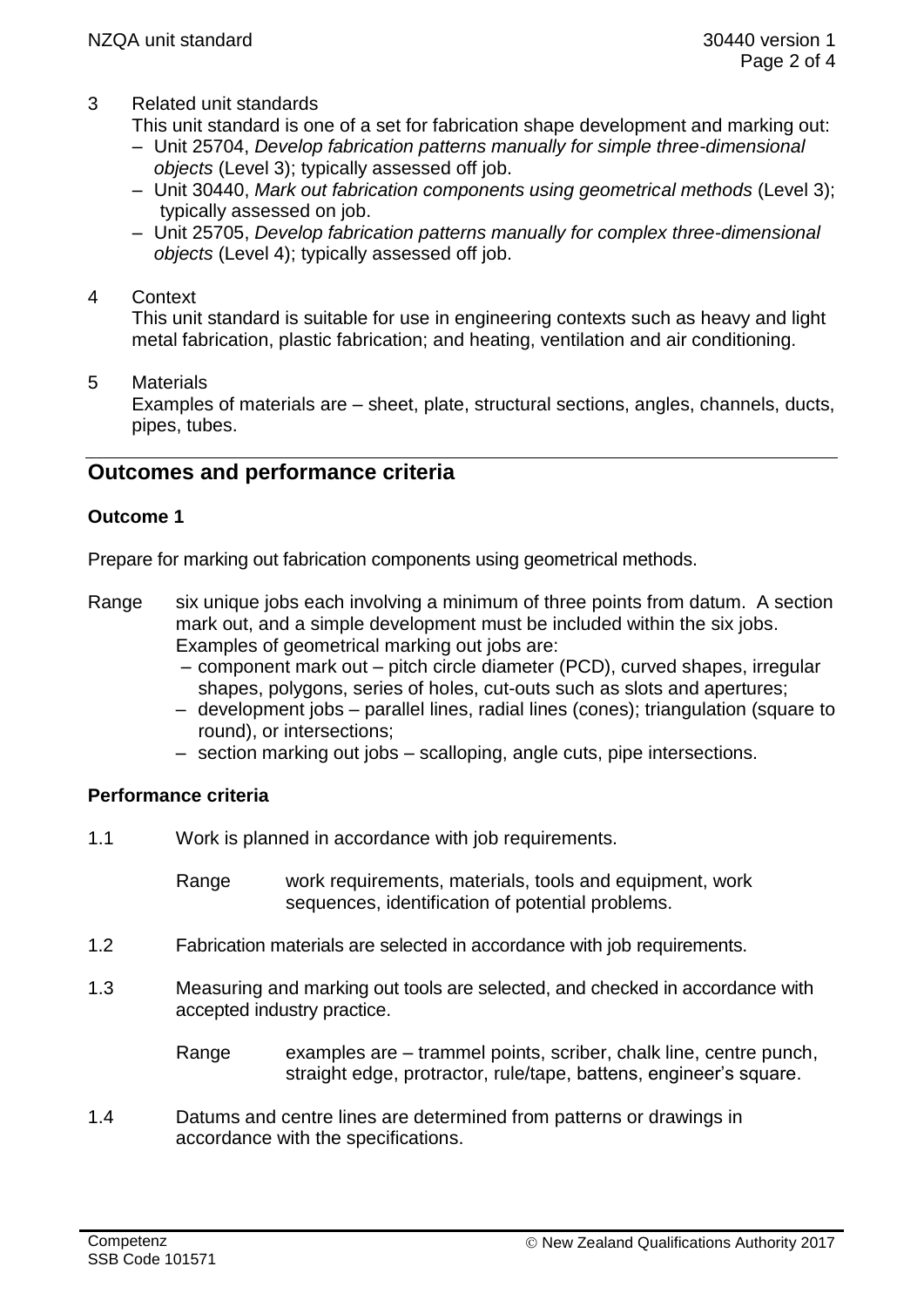1.5 Allowances are made for material fabrication in accordance with job requirements.

Range examples of allowances are  $-$  cutting, bending/folding, material thickness, material utilisation/optimisation.

1.6 Marking or labelling is planned to enable assembly in accordance with accepted industry practice.

Range may include mistake proofing.

#### **Outcome 2**

Mark out fabrication components using geometrical methods.

Range jobs from outcome 1.

### **Performance criteria**

- 2.1 Components are marked out in accordance with specifications.
- 2.2 Allowances for cutting or forming are applied in accordance with job requirements.
- 2.3 Geometrical methods are used for marking out.

Range examples are – bisecting lines, using Pythagoras' theorem, constructing polygons, tangents, curved lines, marking holes, development methods.

2.4 Marking out includes datums, alignment marks, centrelines, and mistake proofing as appropriate, in accordance with job requirements.

### **Outcome 3**

Check work after marking out.

#### **Performance criteria**

- 3.1 Marked out components are checked and measured for compliance with specifications and any deviations rectified.
- 3.2 Completion of work is reported in accordance with workplace procedures.

| <b>Replacement information</b>   This unit standard replaced unit standard 25874 and unit<br>standard 25875. |
|--------------------------------------------------------------------------------------------------------------|
|                                                                                                              |

| <b>Planned review date</b> | 31 December 2022 |
|----------------------------|------------------|
|----------------------------|------------------|